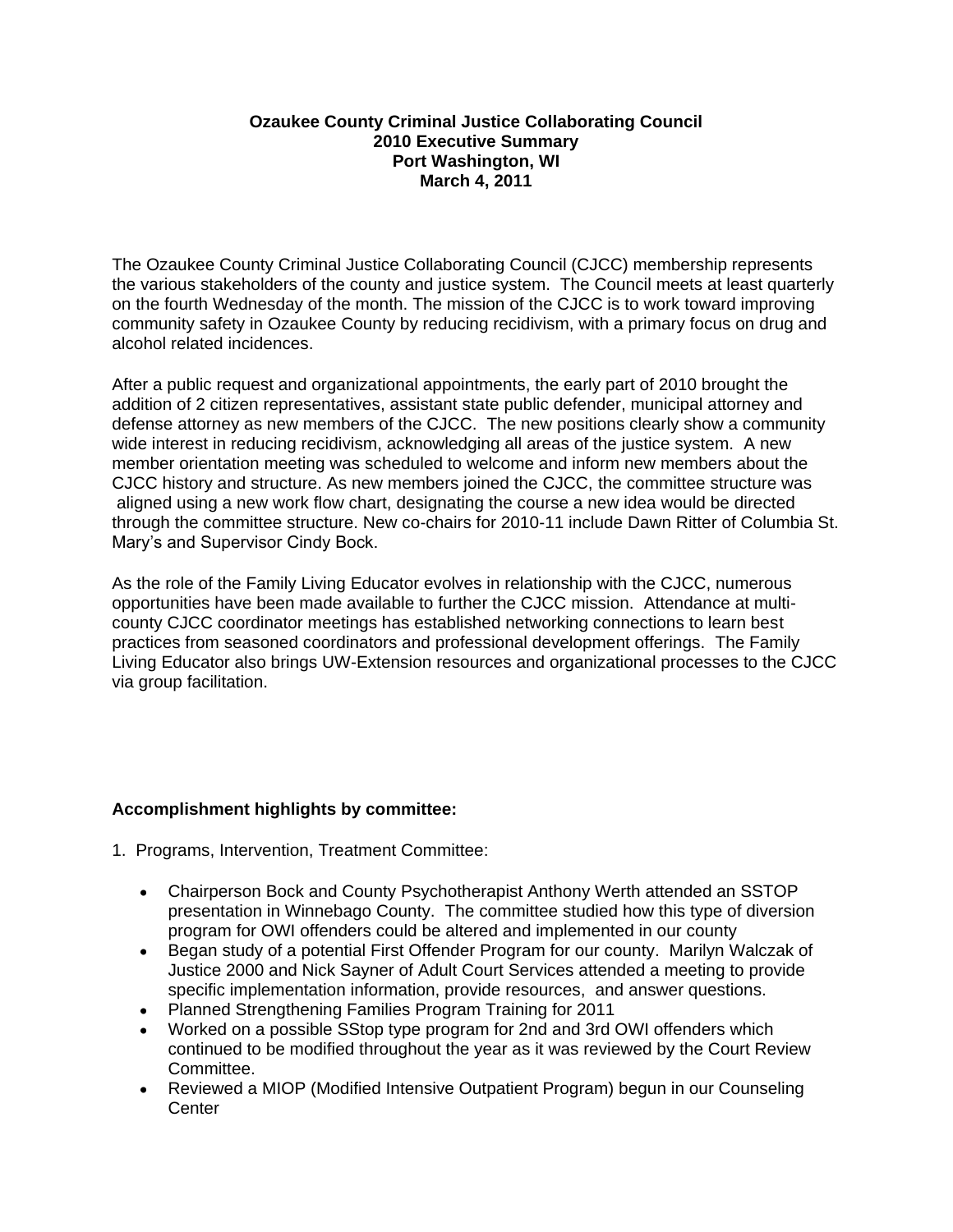- Reviewed the Freedom Life Skills pilot for probation/Huber inmates.
- The October committee meeting was observed by two representatives of NCSC, the National Center for State Courts. Members of NCSC were hired through a grant by the Effective Justice Strategies Committee of the Wisconsin Supreme Court to review the work of existing state CJCCs. A final report of their work will be generated in December 2011.
- Reviewed committee priorities and 5 year goals.

## 2. Grant/Funding Committee

- Recruited committee members, including administrative budget and grants manager, grant writer, and county board member(s) and held its first meeting.
- Defined committee responsibilities and worked on priorities and 5 year goals.
- Directed Budget and Grants Manager to create separate revenue fund for CJCC and to provide quarterly financial statements to CJCC.
- Directed contracted grant writer to create a list of possible funding sources for three treatment programs under consideration.
- Directed contracted grant writer to prepare a standard solicitation letter to be sent to potential donors.
- Participated in the annual golf outing fundraising event (Autumn Open "Scramblin' for Funds"), which raised \$1275 for the CJCC
- Mailed solicitation letters to golf outing participants and community organizations in Fall 2010.
- Asked grant writer to investigate funding opportunities from DOC (Department of Corrections) and OJA (Wisconsin Department of Justice Assistance).
- Agreed to pursue funding from the OJA in 2011.

## 3. Public Relations and Education Committee

- Designed CJCC logo using the donated services of Diane Lane
- CJCC posted on the Ozaukee County main page and website updates
- Reviewed committee priorities and 5 year goals
- Discussed timeline of public relations activities for the CJCC
- 4. Court Review Committee
	- Convened to review the court system implications of the Freedom Life Skills Program Pilot
	- Engaged in designing a "diversion" program that is feasible for court schedules, justice system protocol, and treatment design
- 5. Reentry Subcommittee
	- Researched, designed and completed 13 week (26 session) Freedom Life Skills pilot program through the Department of Community Corrections in Saukville with Huber inmates, probation and parolees.